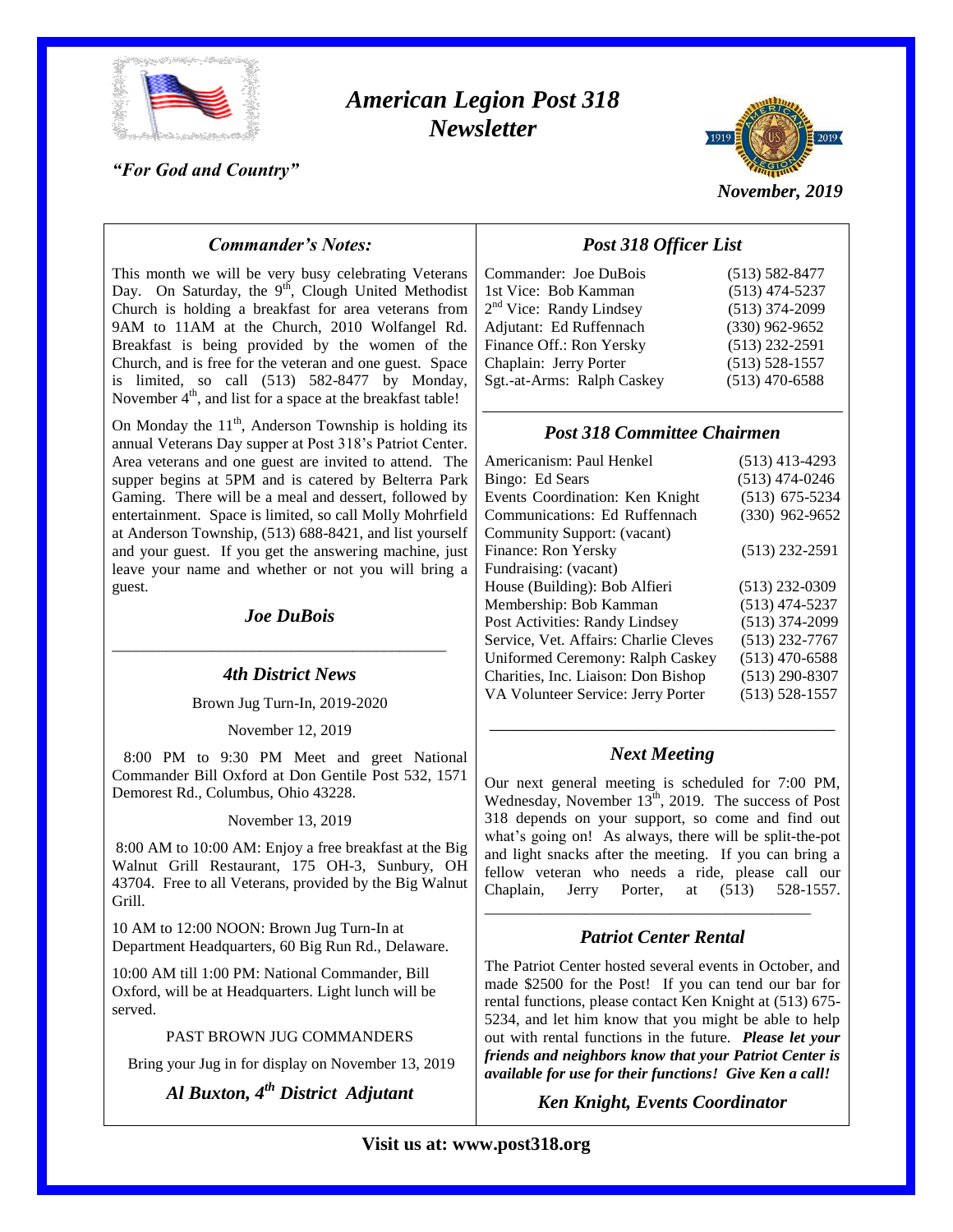#### *Fund Raising Update:*

**Bingo** – The Post conducts bingo every Sunday. Doors open at 4:30 PM, preliminary games begin at 6 PM. All your favorite "pull tabs" are available. You can support the Post by either coming out to play, or volunteering to work these events. Contact Bingo Manager, Ed Sears (474-0246) with any questions.

**Euchre** – Euchre tournaments are conducted every Thursday night in the Club Room. Buy-in is \$5.00, \$2.50 going to the Post and \$2.50 going to prize money. This is a fun evening and is open to both our membership and the public. Doors open at 6:45 PM, games begin at 7 PM. Contact Joe Baker (289-9044) with any questions. For the month of October Euchre contributed \$ 175 to the Post.

**Kroger Community Rewards** – If you are a Kroger customer and are not currently supporting a charitable organization through *Kroger Community Rewards*, we would encourage you to do your part! Go on-line and sign up for *Kroger Rewards,* selecting *American Legion Post 318 Charities*, Inc. as your cause.

**Amazon Smiles** – *American Legion Post 318 Charities Inc.* is now registered with Amazon Smiles. So, if you shop at Amazon and select *American Legion Post 318 Charities, Inc.* as your charity, Amazon donates 0.5% of all eligible purchases. To maximize our revenue opportunities, please share this information with family and friends.

### *Bingo Results for the month of October:*

\_\_\_\_\_\_\_\_\_\_\_\_\_\_\_\_\_\_\_\_\_\_\_\_\_\_\_\_\_\_\_\_\_\_\_\_\_\_\_\_\_\_\_

To Charities, Inc. 501(c)(3): \$1,015. To the Post: \$2,600. Concession made \$460 for the Post. Annual Totals: To 501C3, Charities, Inc: \$9,181 To Post 318: \$28,250 Concessions, Gross: \$5,244 Bingo Grand Total: \$42,675

### *Ed Sears, Bingo Manager*

*Well Done ,Ed!* \_\_\_\_\_\_\_\_\_\_\_\_\_\_\_\_\_\_\_\_\_\_\_\_\_\_\_\_\_\_\_\_\_\_\_\_

#### *Need Help?*

If you're a veteran in need of help obtaining any of your benefits, please call our *Service Officer, Charlie Cleves*, at (513) 232-7767, or email at: [ccleves1@fuse.net.](mailto:ccleves1@fuse.net)

## *Chaplain's Report for October, 2019*

Many of our members are getting up in age and are still anxious to get out to a meeting or activity, but may need a ride. Please consider helping one of our older veterans. Contact Jerry if you can give a fellow veteran a ride! (513) 528-1557

## *Jerry Porter, Chaplain* \_\_\_\_\_\_\_\_\_\_\_\_\_\_\_\_\_\_\_\_\_\_\_\_\_\_\_\_\_\_\_\_\_\_\_\_\_

#### *Breakfast with Santa*

Charities, Inc. will conduct its  $1<sup>st</sup>$  "Breakfast with Santa" fundraiser, Saturday, December 7<sup>th</sup>, from 8 AM to 11 AM. The event will offer a pancake breakfast, photos with Santa, and a Christmas Store for children to shop for small sibling and parent gifts. Admission for this event is \$7.50. Proceeds will be used to fund our programs. So, gather your children, or grandchildren, and come out and support us. We are also looking for people to work the event. If you can help out, please contact Don Bishop at (513) 290-8307.

#### \_\_\_\_\_\_\_\_\_\_\_\_\_\_\_\_\_\_\_\_\_\_\_\_\_\_\_\_\_\_\_\_\_\_\_\_\_\_\_\_\_\_\_\_ *Joseph House*

Katie Waits of Joseph House thanks us for our support of veterans in need. She gave us a list of items that her clients are always in need of: socks, boxer brief underwear, body wash, body lotion, razors, shaving cream, blankets, sheets, towels, and reader glasses.

Please leave your donations in the Joseph House plastic storage bin on your left as you enter the Post 318 Club Room.

\_\_\_\_\_\_\_\_\_\_\_\_\_\_\_\_\_\_\_\_\_\_\_\_\_\_\_\_\_\_\_\_\_\_\_\_\_\_\_\_\_\_\_\_\_

## *4 th District Winter Conference*

January  $12<sup>th</sup>$ , 2020. Doors open at 8 AM, Conference begins at 10 AM. The Halker-Flege American Legion Post 69 will host the Conference. Post 69 is located at 9000 Reading Road in Cincinnati.

If you are interested in representing Post 318 at the  $4<sup>th</sup>$ District Conference in January, please call or e-mail Joe DuBois. (513) 582-8477 or joedubois@cinci.rr.com I will then call and tell them you are planning to attend.

#### *Joe DuBois*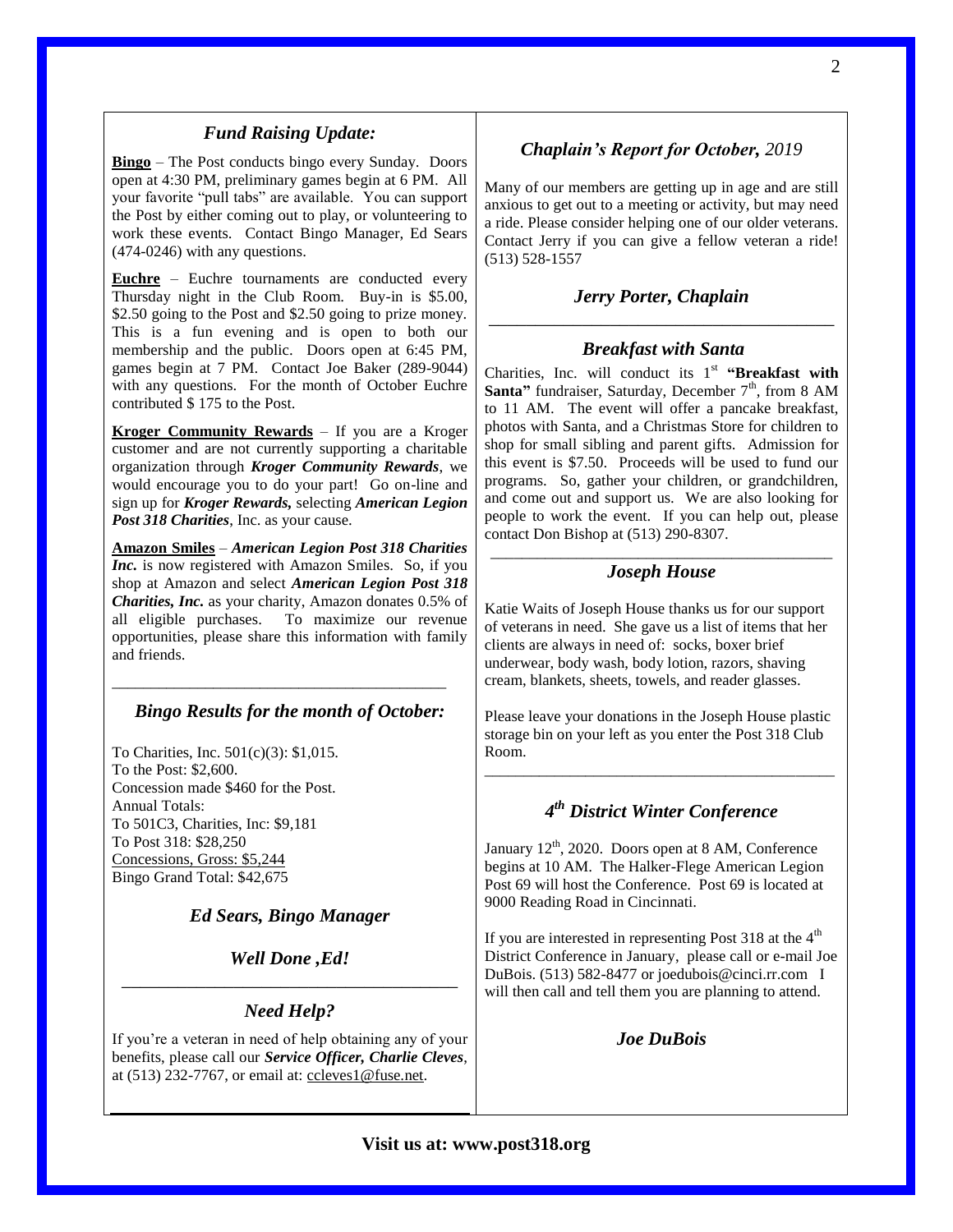For November, we have two (2) dances scheduled. The first is a themed dance we're calling *"Military Night"* to celebrate Veterans. This dance will be hosted by Six Pac on November 9<sup>th</sup> at the Patriot Center.



On November  $23<sup>rd</sup>$ , The Remains will return to the Patriot Center. This fan favorite group plays the music you want to hear.



Tickets for all dances can be purchased in advance for \$10 by going to the Post web site, then click on the Special Events Tab, or you can call the ShowClix box office at 1-888-718-4253, Option 1, and ask about Patriot Center of Cincinnati Events. Advanced sales end at 12:00PM on the day of the event. Tickets purchased at the door are \$12.50.

#### *A Cincy Christmas Jamboree*

The Patriot Center, in collaboration with the Cincy Rockers, is bringing the legends of Cincinnati entertainment together for a good old fashion Christmas variety show on December  $14<sup>th</sup>$ , 2019. Join the Cincy Rockers, and our "A-Team" of Bobby Harlow, Jeff Wilson, Jeanne Blessing, Doug Morgan and Ann Chambers as they revive the memories of Christmas's past through holiday songs and entertainment. **Event tickets are on sale now at ShowClix. There are three options available; Premium Seating (\$19.50), Select Seating (\$17.00), and General Admission (\$15.00). Seat selection will be made at time of purchase. Groups wishing to be seated together must purchase all tickets at the same time. You can purchase tickets on-line by following this link: [https://www.showclix.com,](https://www.showclix.com/) or by calling the ShowClix Box Office at 1-888-718-4253,**

Option 1, and ask about Patriot Center of Cincinnati Events. On-line ticket sales close at 12 noon on December  $14<sup>th</sup>$ . Tickets can be purchased at the door, if available. However, seat selection can only be made through ShowClix, at the time of purchase.

#### *Veterans Day Celebration*

Mark Monday, November  $11<sup>th</sup>$ , on your calendar and come celebrate Veterans Day with us. This event is intended for Anderson Township Veterans and 1 guest. It will include a complimentary dinner, dessert, and live entertainment. Details are listed below. Capacity is limited to 200 guests, and reservations will be accepted on a first come, first serve basis. **Post members, call in your reservation right now**. To make a reservation for you and one guest, call Molly Mohrfield at (513) 688-8421. Leave your name, phone number and list your guest. Use answering machine, if it answers!



### *Post 318 Members Service Photos*

Over the last 4 years, we have developed a slide show of service related and Legion photographs. It has become a Post historical record and is shown each year during our Veterans Day celebration. In preparation for this year's event, we are currently updating this slide show. If you should have some pictures to contribute please get them **to Don Bishop** ASAP. Electronic files are preferred, but if you have photographs, he will scan and return the originals, so include a return address!

## \_\_\_\_\_\_\_\_\_\_\_\_\_\_\_\_\_\_\_\_\_\_\_\_\_\_\_\_\_\_\_\_\_\_\_\_\_\_\_\_\_\_\_\_ *Social Events*

**December 6th**: Post 318 Annual Christmas Party **Save the date! Ham, turkey, beer, wine and sodas will be provided. You bring the sides and desserts!**

*Randy Lindsey, 2nd Vice Commander*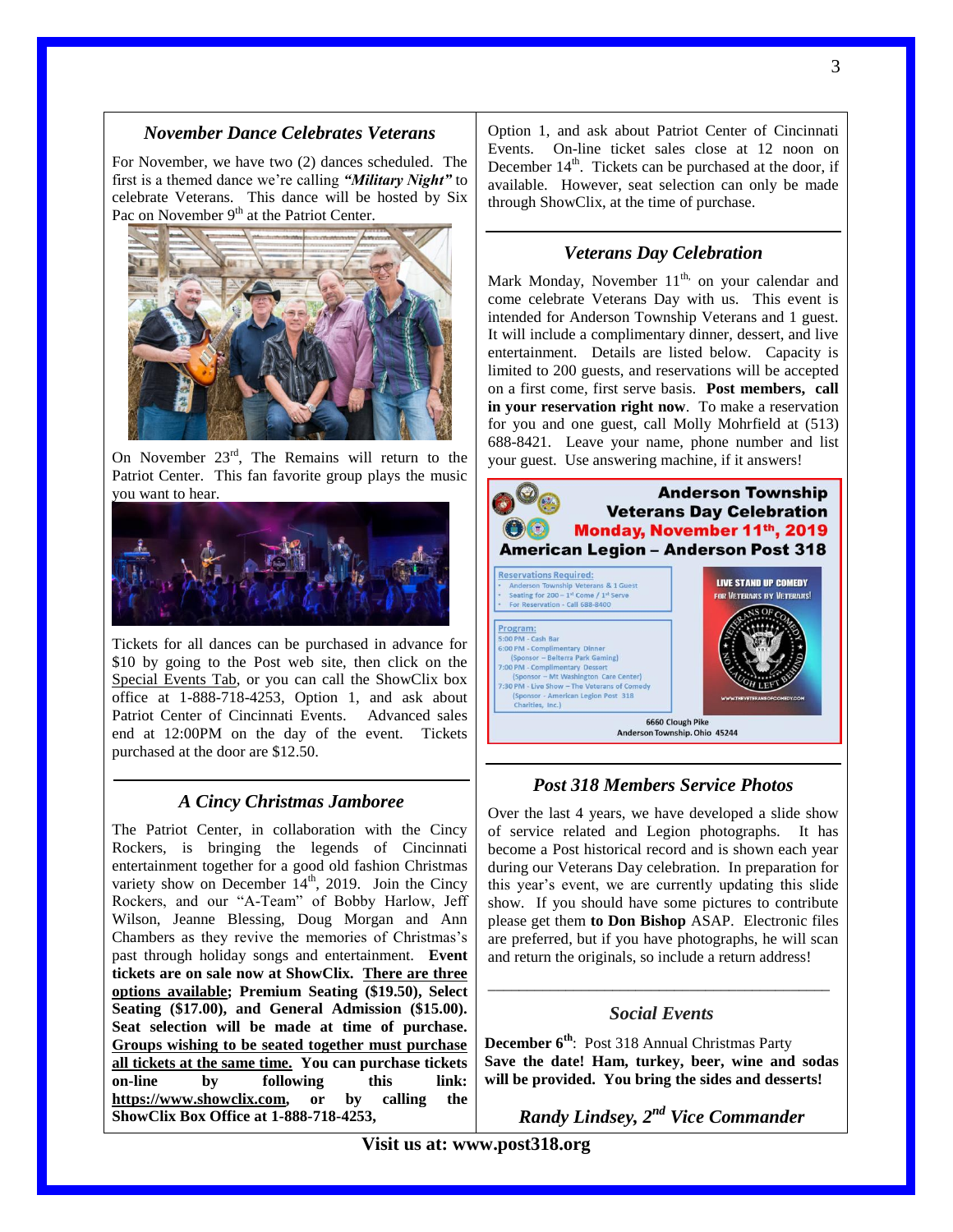## *Wave The Flag Fundraiser*

We will conduct our 4<sup>rd</sup> annual *"Wave The Flag"* Fundraiser, Saturday, November  $9<sup>th</sup>$  at Kroger – Anderson Towne Center from 10a to 4p. We may also be allowed to solicit donations at Kroger Cherry Grove, but won't get a confirmation until after October  $31<sup>st</sup>$ . For planning purposes, we are scheduling volunteers to work both locations. **If you can help out with this fundraiser, please let me**  know! As always, I will schedule on a 1<sup>st</sup> come 1<sup>st</sup> serve basis. Any questions, please let me know! contact **Don Bishop at 474-4194**, or via email at [dabishop@fuse.net](mailto:dabishop@fuse.net) Thanks for your consideration!

## *Don Bishop, Charities, Inc. Liaison \_\_\_\_\_\_\_\_\_\_\_\_\_\_\_\_\_\_\_\_\_\_\_\_\_\_\_\_\_\_\_\_\_\_\_\_\_\_\_\_\_\_\_\_\_\_\_\_\_\_\_\_\_*

## *Post Finance Report for October*

Current operational figures - Checking \$18,075. Savings \$21,721. Current as of October  $29<sup>th</sup>$ , with all bills up to date!

#### **Post Finance Officer Position Available immediately!**

On the job training with Finance Officer Ron Yersky. Bonding not required. Contact Post Commander or Ron Yersky for details. (Phone numbers on first page.)

## *Ron Yersky, Finance Officer* \_\_\_\_\_\_\_\_\_\_\_\_\_\_\_\_\_\_\_\_\_\_\_\_\_\_\_\_\_\_\_\_\_\_\_\_\_

## *Happy Birthday Marines!*

In keeping with Marine Corps tradition, there will be birthday cake at the Post, Sunday, November  $10^{th}$  to celebrate the 244<sup>th</sup> Anniversary of the Marine Corps birthday. Everyone is welcome to join us in the club room, at 7:00 PM, to celebrate this event. However, with a significant increase of new Marine Corps members to our Post this past year, we are hoping for a nice crowd. Please take this opportunity to come down to the Post for a few minutes and have a piece of cake and share some camaraderie. "SEMPER FI"!

\_\_\_\_\_\_\_\_\_\_\_\_\_\_\_\_\_\_\_\_\_\_\_\_\_\_\_\_\_\_\_\_\_\_\_\_\_\_\_\_\_\_\_\_

*Don Bishop* was the guest speaker at the local Wagon Wheels Women's Club on October 2nd. He presented an overview of the American Legion to the ladies group. Following his presentation, Don accepted a \$50 contribution to Post 318 from the Wagon Wheels Club.

> *Thanks again for your good works to benefit Post 318, Don!*

## *At The Flag Pole*

#### **Display your flag days:**

Nov 10 - Marine Corps Birthday Day (cake at the Post, 7 PM in the Club Room) Nov 11 - Veterans Day (Armistice Day of WW I, 1918) Nov 28 - Thanksgiving Day

### *Color Guard*

We had 4 Color Guard details for September and October with AHS and THS soccer and football teams. Basketball season will be next up for the CG . If you're interested in joining the CG details, let me know. The presence of our Color Guard at community events demonstrates that we are involved in local activities, and that we care about our youth activities.

**We need more members to step up for the activities around Veterans Day.** At this time we're shorthanded, so if you can help out call or text Ralph at 470-6588 or email [caskeyrw@gmail.com](mailto:caskeyrw@gmail.com) and join us for classroom visits and Color Guard details.

### *Flag Retirement Ceremony*

A Flag Retirement Ceremony by Post 318 was held on Saturday, October  $19<sup>th</sup>$ , at the Hillcrest Cemetery fire pit. The Post has received many American flags which were in need of retirement, so several hundred flags were honorably retired. We had 8 members who helped retire those flags. Thanks to Commander Joe D, Gary G,Walt G, Don B, Ed S, Todd M, Ed R, Ralph C for a job well done.



Post Bugler, Ed Ruffennach (on the right) ended the ceremony by playing Taps, honoring those veterans buried in Hillcrest Cemetery, on the hill in the background. Stay tuned for our next flag retirement day.

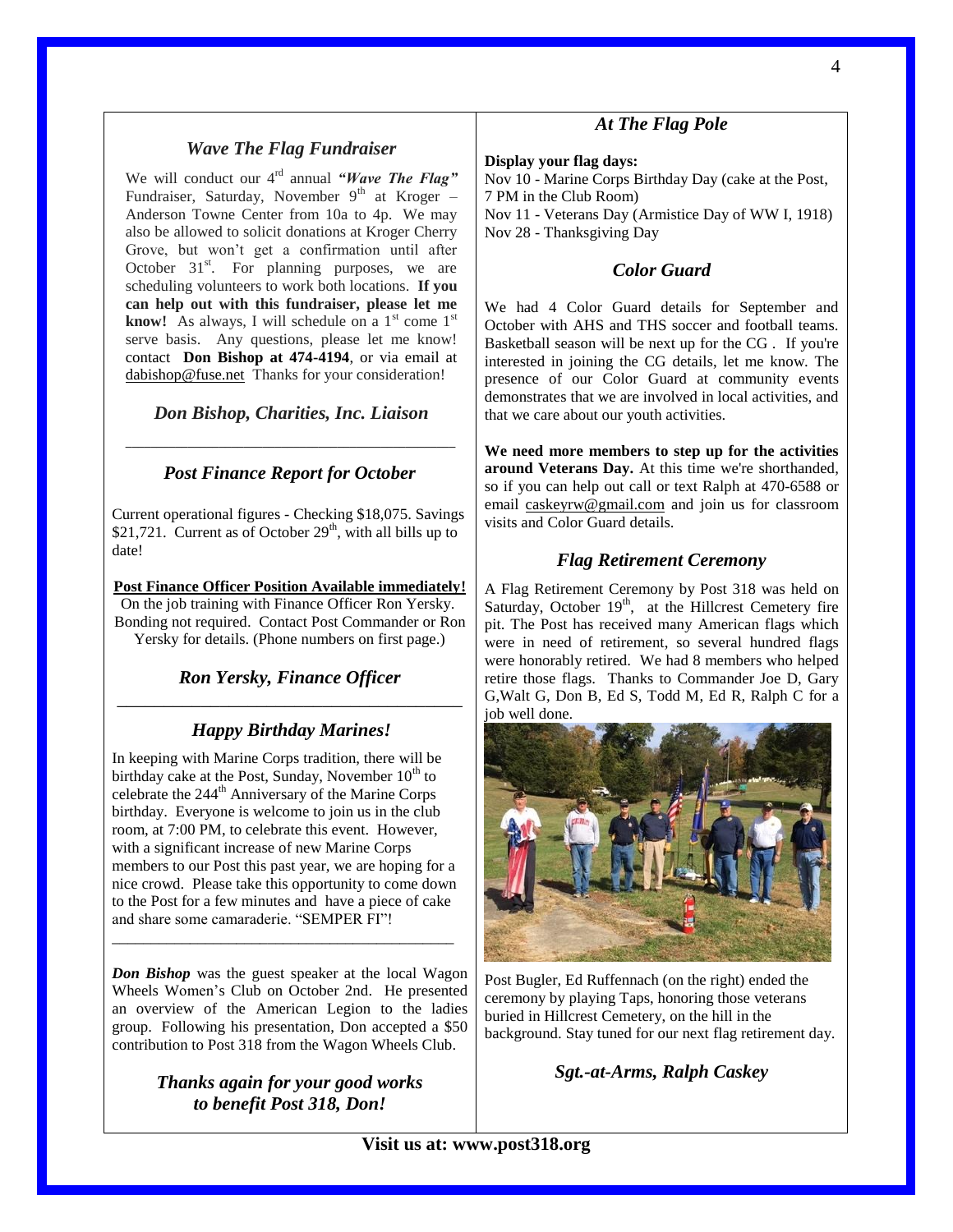## *American Legion's Buddy Checks* c

Dear American Legion Family Members and Friends, u

When we were in the military, we would never let our when we were m the finitually, we would hever let our battle buddies down. The same is true now. Only we have millions of buddies today, brothers and sisters who proudly defended our nation. We may have worn the uniform at the same time, before them, or afterward. We may have served in the same branch, or in a different one.

While our stories of military service differ, we all took the same oath and served our nation proudly. For each of us, a veteran is a veteran. Now what is important is that we have the backs of our battle buddies.

That's where The American Legion's Buddy Checks [come into play.](http://www.legionemail.com/t/38241607/982172481/81737616/1/84772/?x=09106937) Twice a year, around Veterans Day and the American Legion Birthday, we engage in a concerted effort to check on our fellow veterans. It's a great way to reach out to former members and those who don't reach out to former members and mose who don't<br>regularly visit the Post. In the inaugural Buddy Checks last March, Legionnaires found many veterans who needed assistance, some of whom were too proud to reach out to ask for help. But thanks to the Buddy Check program and follow-through by Legionnaires, many of our buddies were able to get the assistance they needed.

## *James W. "Bill" Oxford, National Commander \_\_\_\_\_\_\_\_\_\_\_\_\_\_\_\_\_\_\_\_\_\_\_\_\_\_\_\_\_\_\_\_\_\_\_*

## *Post 318 Buddy Checks*

If you are inclined to meet, or to speak with a fellow veteran during this Buddy Checks time, please let us know by calling or sending an e-mail with your name, phone number and/or your e-mail address. E-mail: Commander@post318.org, or call: (513) 582-8477.

If you are in need of a "Buddy" right now, just give us a call or send an e-mail to the number/e-address above. We will find a fellow veteran to speak with you on the phone, by e-mail or one-on-one, face to face and find out how you are doing and what Post 318 can do for you. If you know a veteran who needs our help, please let Charlie Cleves, Jerry Porter, or me know who they are!

*Joe DuBois, Post 318 Commander* \_\_\_\_\_\_\_\_\_\_\_\_\_\_\_\_\_\_\_\_\_\_\_\_\_\_\_\_\_\_\_\_\_\_\_\_\_\_\_\_\_\_\_\_\_

## *Ohio Means Jobs for Veterans*

**Ohio Means Jobs, Cincinnati-Hamilton County**, Wednesday, November 6, 9 AM to 12 PM at 1916 Central Parkway, Cincinnati, Ohio. Phone (513) 946- 7200. **More info at: ohiomeansjobs.com**

## *Queen City Veteran's Job Fair*



#### *American Legion Amateur Radio Club*

If you are a licensed ham radio operator you might want to go to [www.legion.org/hamradio](http://www.legion.org/hamradio) and see what they might have to interest you in your hobby!

*Joe DuBois, KD8SMG*